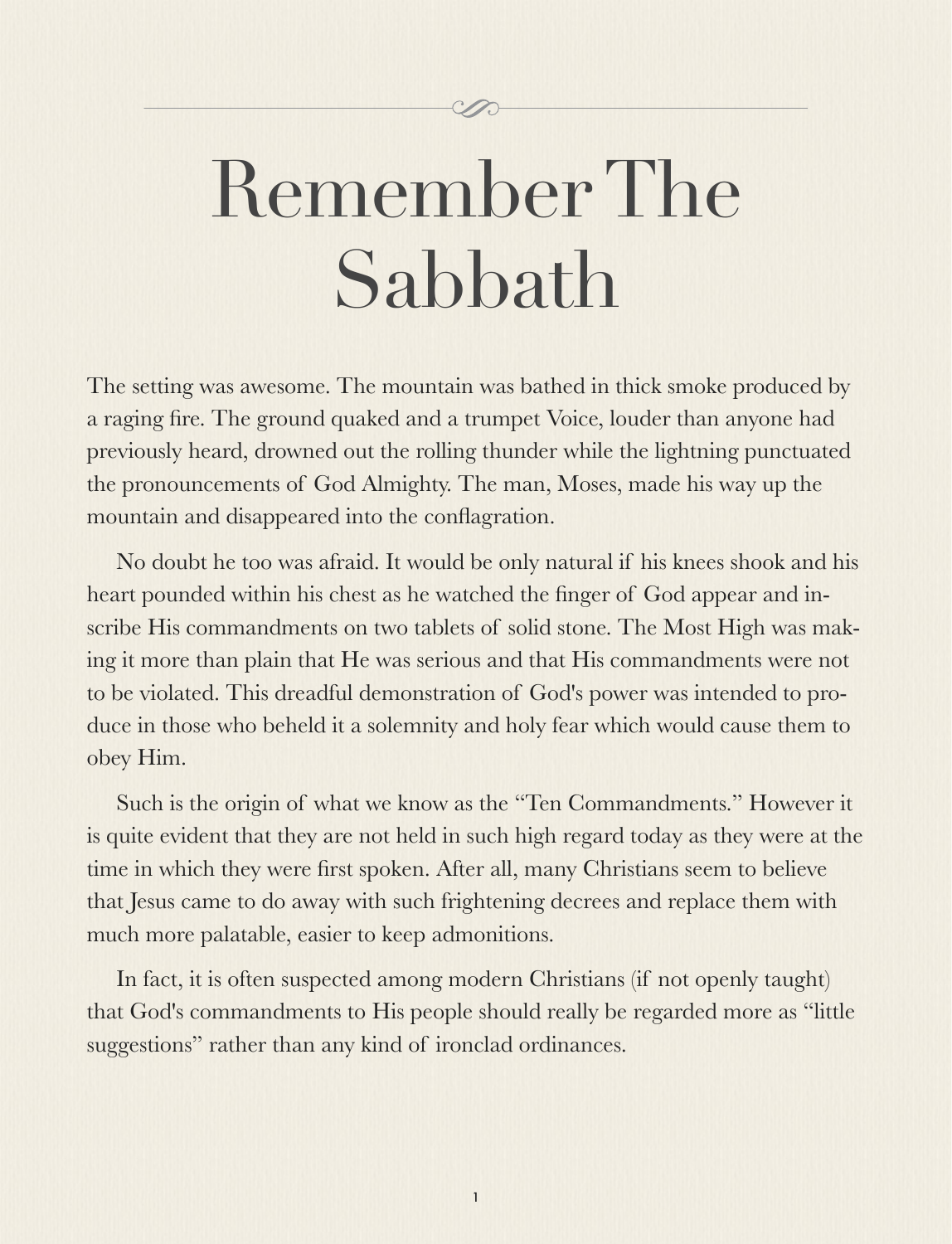Furthermore, the assumption goes, the consequences of failure – the penalty for breaking any of God's laws – has been entirely removed through Jesus, so whether or not we measure up to His standard is not really very important.

Underlying this present lassitude of modern Christendom toward God's instructions and the evident lack of the fear of God among His people is a basic misconception concerning the gospel. What Jesus came to do for us and how He is accomplishing His objectives is not well understood and in fact is often misunderstood by far too many believers.

The notion of "consequences" of any sort concerning the behavior of Christians has been reduced to a fairy tale about how large or small a mansion we will receive or how luxurious a car we will drive when our Lord returns with His reward.

This sort of superficial gospel has produced equally shallow adherents. A lack of revelation concerning the Person and purposes of the Living God has resulted in a message which has very little power to change the lives of the hearers. The "fear of the Lord" which should form a kind of foundation in the lives of believers has been explained away and replaced with a broad, easy way which finds no place in any genuine understanding of the gospel.

This then brings us to the purpose of this writing. It is to attempt, in a manner which is both scriptural and enlightening, to present the gospel from a fresh perspective which will speak to some of the modern misconceptions so prevalent among us. Let us pray together that God will anoint and use this message towards His eternal ends.

To begin, it is important to state that Jesus did not come to do away with the law. Instead He came to fulfill it. Not only did He not eliminate the demands of God's commandments, He actually raised them! In reality, Jesus' teachings elevated the requirements upon God's people instead of reducing them. A simple examination of a couple of the Ten Commandments will make this fact abundantly clear.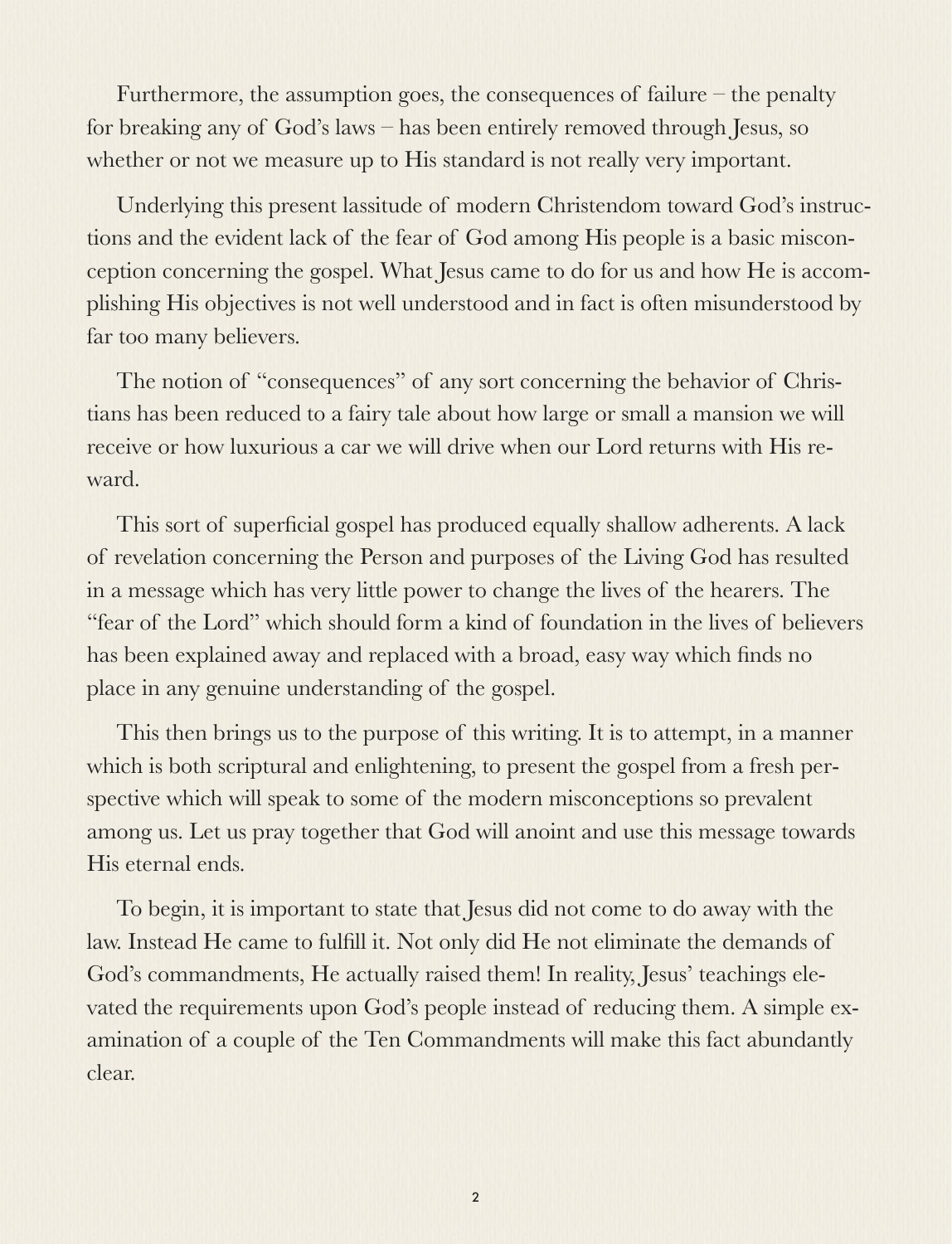For example, the seventh commandment forbids us to commit adultery. Now it is possible for many people to keep this directive. They may entertain certain thoughts and desires about particularly attractive members of the opposite sex.

They may even have strong urges in this direction, but they, through their will power or other means, are able to suppress them and keep themselves from this sin. This abstinence would have qualified them to be judged as obedient to the law in Moses' day.

But when Jesus came, He made things much more difficult. He declared that indulging in the thought is just as bad as having actually done the act. This made righteousness impossible from a human standpoint. If you are honest, you will admit with me that precious few have made it through life without one such thought. Here in just this single law, virtually everyone is found guilty.

The commandment against murder also forms a part of the picture. No doubt there have been times in our lives when others have offended or even egregiously wronged us, and consequently have made us exceedingly angry.

Hopefully, we have been able so far to resist the temptation to kill them. Perhaps the restraining influence of law enforcement forces, courts and jails have helped make the job of controlling our feelings somewhat easier.

However, this abstinence which in the Old Testament would have been good enough, does not meet our Lord's standard. In the New Testament not only are we not free to murder those who bother us, we are required to forgive them. Not only may we not harbor hatred and bitterness in our hearts, but our Lord actually insists that we love our enemies. How is this possible? Once again, self-restraint is not enough. An entire change of character is required.

And so it is with the rest of the Ten Commandments. The New Testament standards are actually much higher than that of the Old. Hopefully, this small sampling will be enough to demonstrate clearly that the righteousness required by Jesus' teaching is far above that demanded by the law.

#### THE RIGHTEOUSNESS OF GOD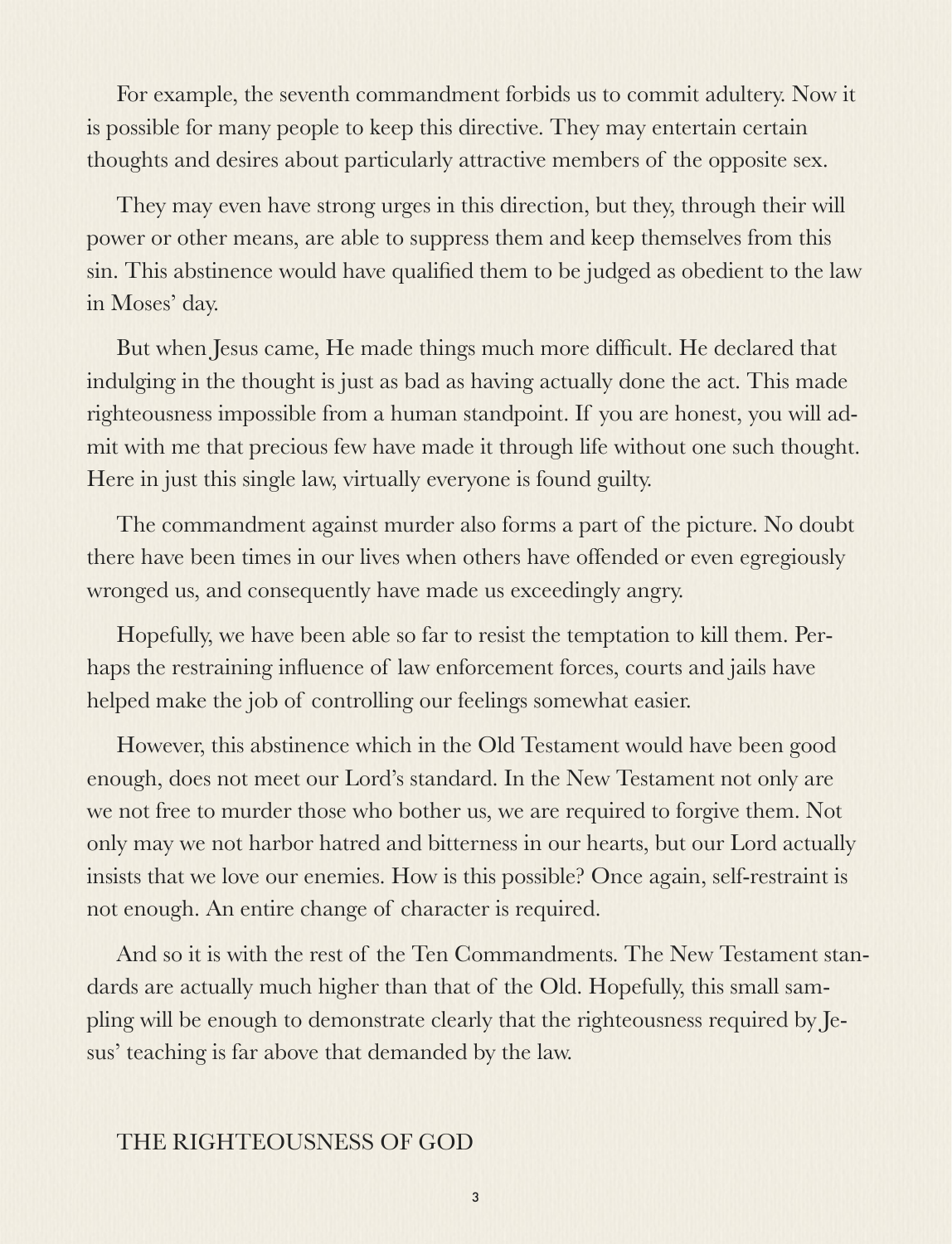I believe that most people's immediate reaction to all this is to inwardly wonder: "How is such a thing possible?" "How could anyone live in such complete perfection that not one ungodly thought, attitude or action could creep into their life?" We know that the ancient Jews strove for nearly 2,000 years to obey the Ten Commandments. It is also well documented that the history of this effort was one of continual failure.

So, since it has been clearly proven over millennia of experience, beyond any shadow of a doubt, that man is incapable of obeying God's original ordinances, how are we to understand the fact that Jesus apparently made things even more difficult? What are we to make of the fact that what God today requires of us is so far out of our reach and beyond our abilities as to be entirely impossible?

The answer to this question is quite simple, yet utterly profound. To grasp it, it is imperative that every believer arrive at a deep, unshakable understanding of the following fact: There is only one person in the universe who is capable of measuring up to this incredible criterion – God Himself. His life is the only life which automatically and spontaneously expresses genuine righteousness. He is the only one who meets the test.

Do you realize that God does not have to try to be righteous? He just is! He does not have to try not to look at pornography on the internet or keep from indulging in romance novels. He is not straining not to lie, cheat, steal or take advantage of someone for His own profit. He spends no time wishing He had things as nice as His neighbors.

The truth is that God cannot even be tempted by sin (Js 1:13). He simply isn't interested. In fact, He abhors it. God manifests righteousness simply because He is righteous and it is impossible for Him to be any other way.

It should be no secret to us that at one time in history, this supernatural life was manifested (I Jn 1:2). This incredibly righteous life came to earth in the person of God's Son, Jesus Christ. We read: "In Him was [God's] life" (Jn 1:4).\* This man was the repository of the Father's life. (\*The Greek word "life" here is ZOÊ, referring to the Father's life.)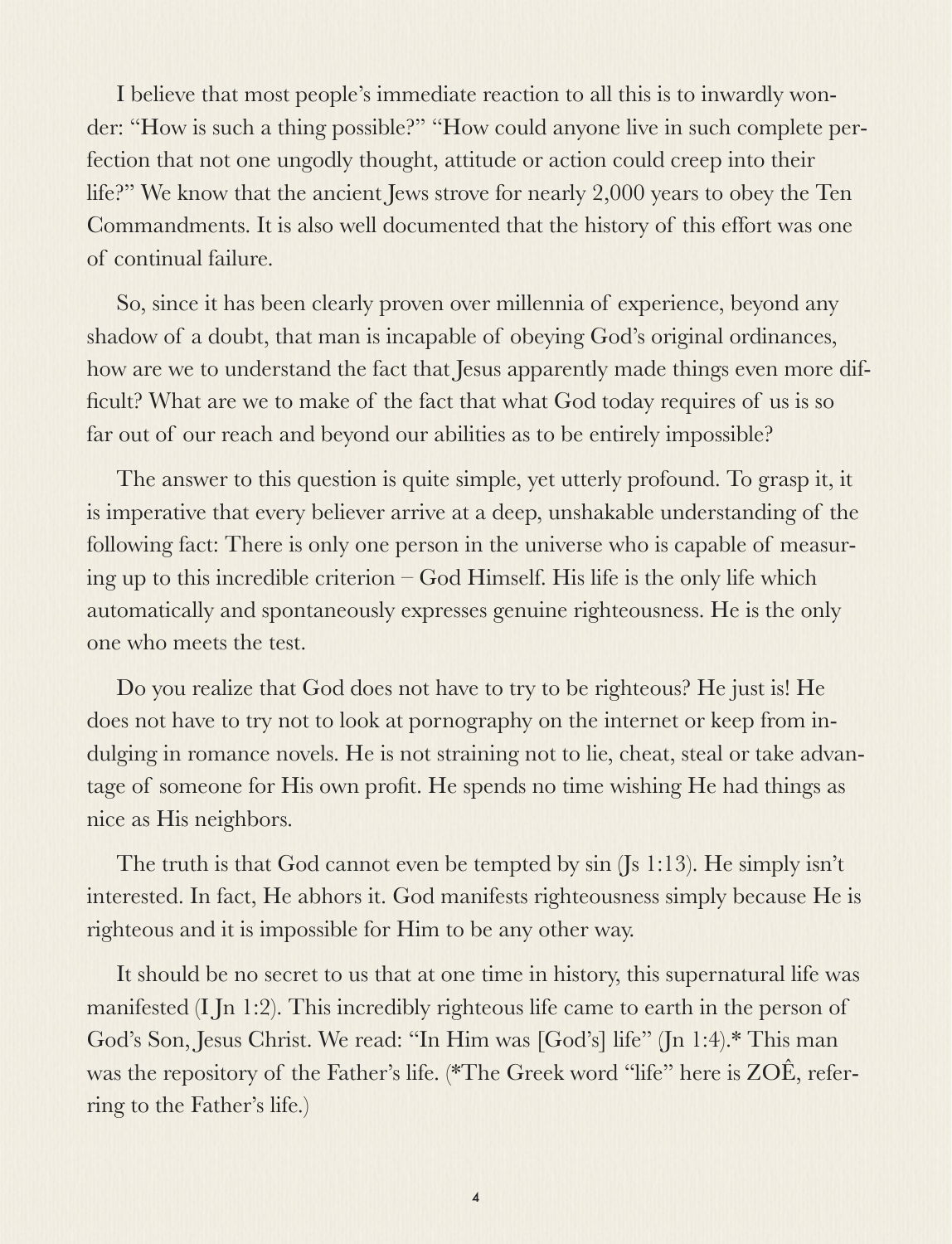Furthermore, while He walked on this planet, He did not function by His own life but simply lived out His existence by the inclinations of the Divine life which was inside of Him.

He disclosed this secret when He declared: "I live by the Father" (Jn 6:57). His actions and even His words were not His own but simply an expression of the will of Him who lived within Him.

He asserted: "The words that I speak unto you I speak not of myself: but the Father that dwelleth in me, He doeth the works" (Jn 14:10 KJV). So we see that Jesus was truly righteous as a result of God's own life within Him which motivated Him.

#### A LIFE WHICH IS NOT OUR OWN

This then forms an illustration for us today. It is totally impossible for us to meet God's standards. But if we are genuine believers, this same Jesus who lived on earth 2,000 years ago and pleased the Father in every respect, now lives within us. And it is the Father's intention that His own Son, living within us and living the Father's life through us would fulfill all of His righteous intentions.

Jesus Himself is to become our motivation. God's own life is to become the source of all our thoughts, feelings and actions. Just as our Lord was animated by the Life of the Father, so we too can be an expression of Himself.

In this way, our lives will manifest righteousness. In this way, we can meet the standards given to us in God's book. Yet it is a righteousness which is not our own (Philip 3:9). It is not we who are meeting the requirements, but Another who lives in us and through us. This is the real "righteousness of faith" (Philip 3:9). Our faith brings us into God and God into us in such a powerful way that our very manner of living is changed.

The genuine gospel is not a message of self-effort. True righteousness is not attained by the improvement of ourselves. Rather it is accomplished by a supernatural substitution. Just as Jesus pleased the Father by allowing Him to live through Him, in this same way we too can be pleasing to Him. This is the true Christian life. It is the narrow "way" of which Jesus spoke. Any other is just an earthly imita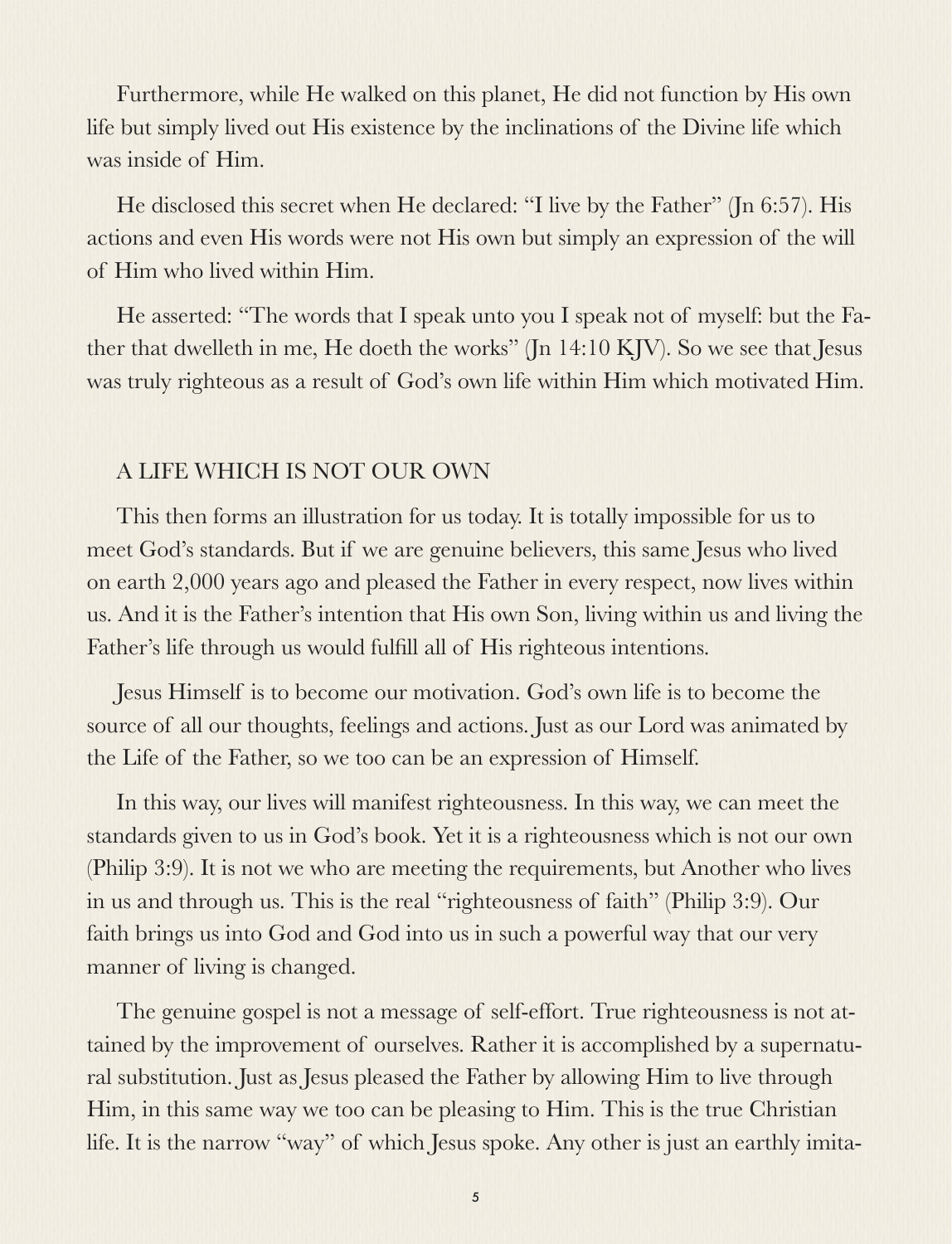tion. God's desire is not that we should "live for Him" but rather that He should live His life through us!

Do you see this? Are you able to genuinely fathom the depths of what this means? What a glorious liberty! What a freedom and enjoyment. We are now free from the bondage of trying to please God. Now Someone who is infinitely more capable is going to do it for us. The living Jesus who pleased the Father while in this world will again please Him in and through us.

This is an essential revelation which every Christian should see. It is also something which should begin to have a profound effect upon their experience. It is a truth which should begin to alter our behavior on a fundamental level.

#### AN AWESOME RESPONSIBILITY

On the one hand this great fact provides us with tremendous release, yet on the other it also brings with it awesome responsibility. You see this means that God's people are supposed to be truly righteous. They are meant to be holy. They are actually intended by God to meet not only the standards of the Old Testament law but also the exceedingly elevated standards revealed by Jesus.

In truth He did not come to do away with the law. Instead He came to fulfill it more completely and thoroughly than ever before. He came to cause multiplied thousands of men and women to become more righteous than previously thought possible. His intention is that what could not be done by the strength of man in attempting to obey God's law, would now be accomplished by His divine power working through His people. Now God can have multitudes expressing true holiness to the world and defeating the devil through their testimony.

Hopefully, all readers will realize that there is a great difference between the idea of "keeping" the law and "fulfilling" the law. "Keeping" the law is something which involves the efforts of the flesh to obey a superficial standard. The "fulfillment" of the law is the appearance of the standard giver Himself.

Let me give you an example of this. Let us suppose that you had never met my lovely wife. To help you know a little about her, I could show you a picture. By ex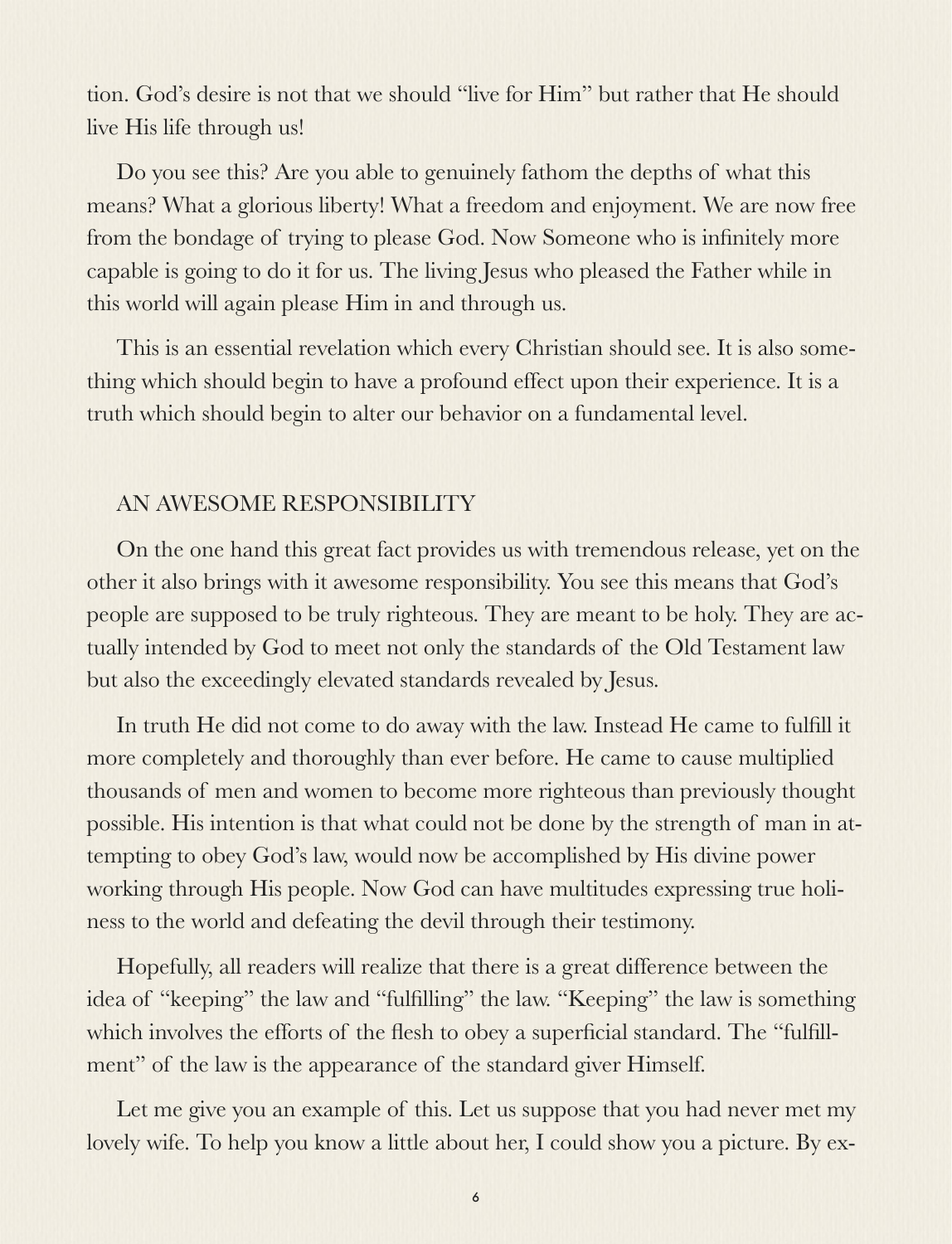amining the photograph, you could learn a little about her appearance, her hair color, her height and her facial features.

However, when you finally meet her face to face, she is the fulfillment of the picture. You no longer need to gaze at the photograph, she is now present with you. In fact, she would be offended if you continued to stare at the picture and ignored her.

In the same way, God gave us the law and the commandments. They are a verbal picture of Himself and His righteousness. They obviously are true and just and good, just as the photo of my wife is an accurate representation of herself. However, in many ways the laws and the commandments are incomplete, because it is impossible to describe in human words the totality of all God's righteous person.

Now, however, the "fulfillment" of the law has come. The person depicted by the commandments appeared on the earth in the Person of Jesus Christ. This Person "fulfills" the law simply because the law was and is a kind of definition of what He is.

His actions and words are far above the law because it is a mere shadow of all that He is. At times, His attitudes and actions appeared to the Pharisees to be in contradiction to their understanding of the law. This is because they misunderstood what the law was and Who was really behind it. They only stared at the picture and ignored the Person.

Trying to "keep" the law only results in a human imitation of what God is. Even if the most strong-willed person could make themselves "do everything right," this could never result in true righteousness. It would just be a mere, natural human being imitating God. We read, "by the works of the law no flesh shall be justified" (Gal 2:16). Even if we could do it, it would not be acceptable before God.

What God is looking for is an actual expression of His own life and nature. This is what He saw in His Son. And this is what He is looking for also in us – the fullness of His life, saturating and permeating our being in such a way that we also become an expression of His holiness.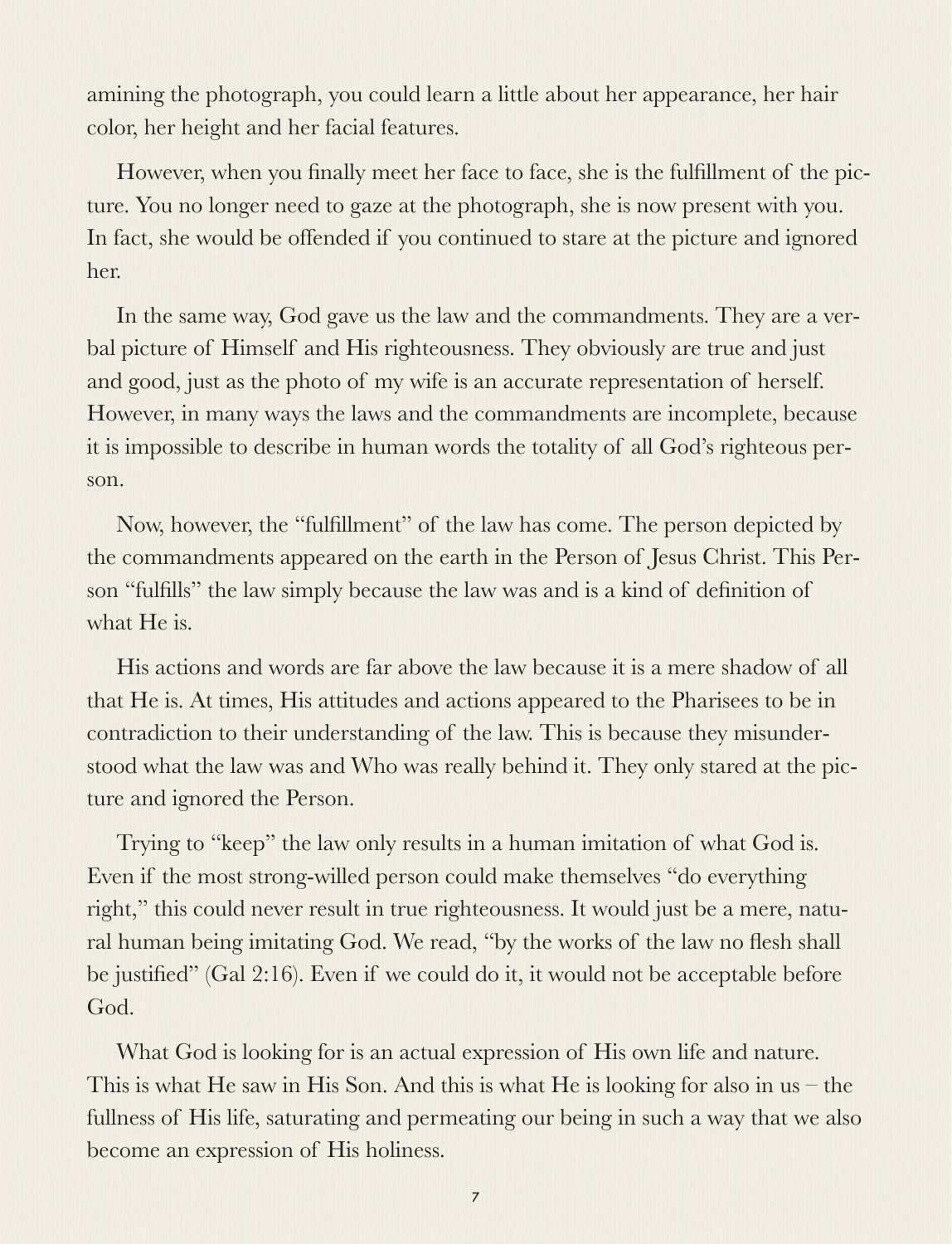Yet, as we all know, the actual realization of this glorious truth is not quite as simple as it may seem. Somehow, even though we have this supernatural Life living in us, it is not always He whom we express. Far too often, low, earthly thoughts, feelings and actions – sin of every variety – work in us and are expressed through us. What then is the problem? Why is it that we do not always manifest the nature of God in our daily lives?

At the root of this dilemma lies the fact that we still possess our old life. Just as the Life of God is thoroughly and completely righteous, so our own life – the one with which we were born  $-$  is unalterably polluted with sin.

Therefore, when we allow ourselves to be motivated by it, we naturally express something which is less than supremely holy. When we live our own lives, when we permit "self" to be the source by which we live, the results are inevitably sinful and therefore rejected by God.

This then places the believer who is desiring to be holy and to do God's will, at a kind of crossroads. Every day and in fact every moment of every day, Christians are required to make a choice. They must continually decide by which life they will live. Which life will they allow to fill them and motivate them – God's or their own? Which life will be their moment by moment inspiration?

Our Heavenly Father, in His great wisdom, has not forced His way upon us. Instead, if we do manifest His life, it will be a result of our perpetually choosing His way. If we do begin to exhibit His nature, it will be because we day by day chose to allow His life to fill and dominate our being. Additionally, it will mean that we at the same time decided to deny our own life its expression.

How holy and precious it is that our God and King is so sensitive to our desires. Conversely, how awesome a responsibility we have to choose rightly every day.

#### REMEMBER THE SABBATH DAY

Now we come at last to an important aspect of this article, the remembrance of the Sabbath Day. In the Old Testament when Moses received the Ten Com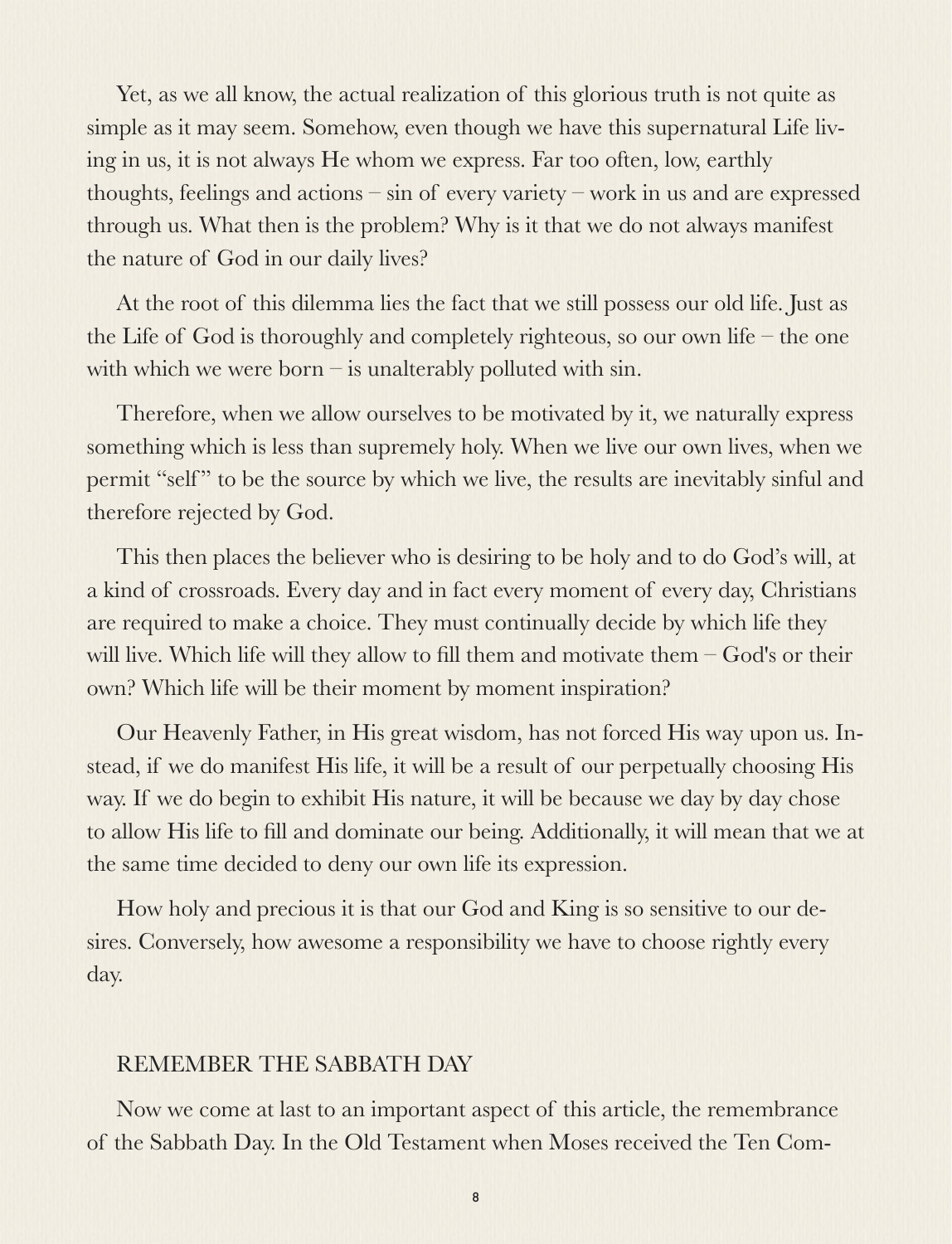mandments, the ordinance of the Sabbath was a requirement concerning the enterprises of the seventh day.

God ordered His people to cease from doing most physical activities so that they could focus their minds and attentions upon the worship of Himself. Simply put, they were to stop what they were doing and rest.

While this seems like it should be an easy commandment to keep, it proved to be a virtual impossibility. There was always something within the lives of God's people which was stirring them to action, even when it was in violation of His will.

In the Old Testament, God reveals that His thoughts concerning the Sabbath are more than just a physical inactivity. In Isaiah 58:13 we are taught that the Sabbath even includes not doing what we want to do or even what we enjoy doing. We are not to be "finding our own pleasure." Even further, we are not even to be "speaking our own words." This is really impossible.

How is it possible that we could live without saying anything which springs from our self? How could we not seek things which are pleasureable for us? It is only when the Life of Another is motivating our entire living that such a thing is possible.

Interestingly, Jesus affirms that His life was a manifestation of just such a Sabbath experience. He says: "The words that I speak to you I do not speak on My own authority; but the Father who dwells in Me does the works" (Jn 14:10). He was not speaking His own words or doing His own works. Instead, He was resting and allowing the life of the Father to live through Him.

Now if the Old Testament decree was impossible to keep, what of the New Covenant standard? At that time God's followers were forbidden to work one day out of seven, but now in the New Testament, we are required not to work at all! We are admonished to "cease from [our] own works" completely (Heb 4:10).

The standard of "resting" has been elevated far beyond the activities of one day. Now it is being applied to our entire existence. We are to enter such a rest that it is no longer "we" who are living. Not just the seventh day, but all seven days of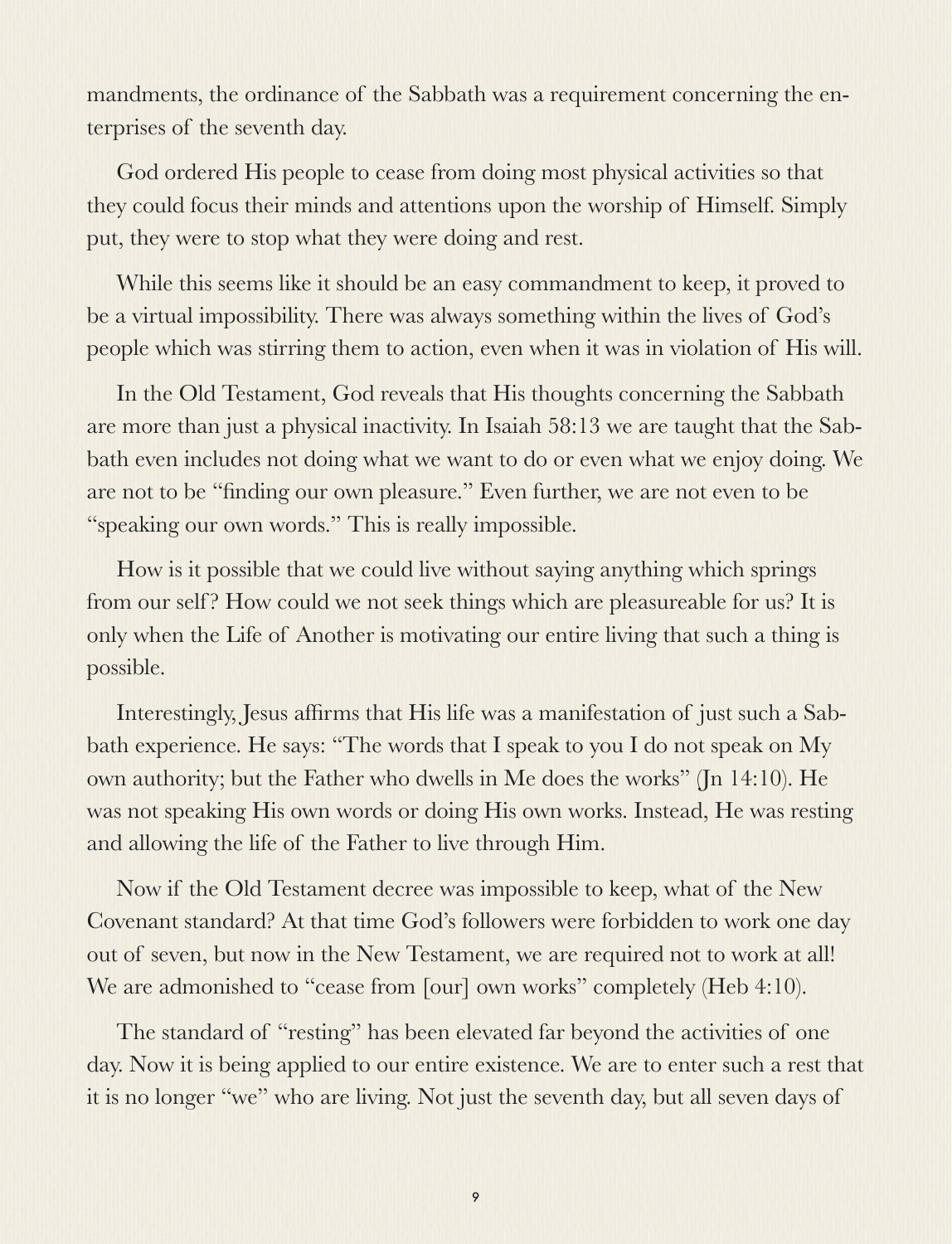the week are holy to God. Now there is no longer any room for us to do our own thing and be what we want to be. Now there is only room for Christ Jesus.

This then brings us to a proper understanding of the real gospel. It is a message which states that there is a "rest" for the people of God into which they need to enter (Heb 4:9). There is available to us the option to stop living our life by our own motivation and enter into the experience of being animated by God. The genuine experience of the Sabbath is none other than that about which we have been speaking. It is simply to allow God to be our life and cease from living by our own.

When properly understood, the Old Covenant mandates are seen simply as outward types of the coming spiritual realities. They were earthly illustrations given to us by God to help us understand spiritual things. Concerning the outward observance of the Sabbath Day, the scriptures teach us that this was simply a "shadow of things to come, but the substance [the spiritual reality of it] is of Christ" (Col 2:17).

Do you see this? In this light the true Sabbath observance becomes one of the most important revelations of the New Testament. Ceasing from living by our own life and yielding our faculties to the inspiration of Another is truly at the center of all the thoughts and intentions of our God.

This is why Jesus came and died for us. It was to impart to us the Father's Divine Life so that we could become partakers of His nature and be truly righteous. No wonder the Sabbath is one of the most prominent of the commandments, being mentioned 137 times throughout the scriptures. It is little surprise therefore that its observance was taken so seriously by God and that it is emphasized again and again by the prophets when detailing the shortcomings of God's people.

The importance of this experience, the centrally of this truth is so profound that if a person does not understand it, then he has not begun to really grasp the message of Christ. The keeping of the true Sabbath, which results in the replacement of our old, perishable life with God's new, eternal one is absolutely indispensable.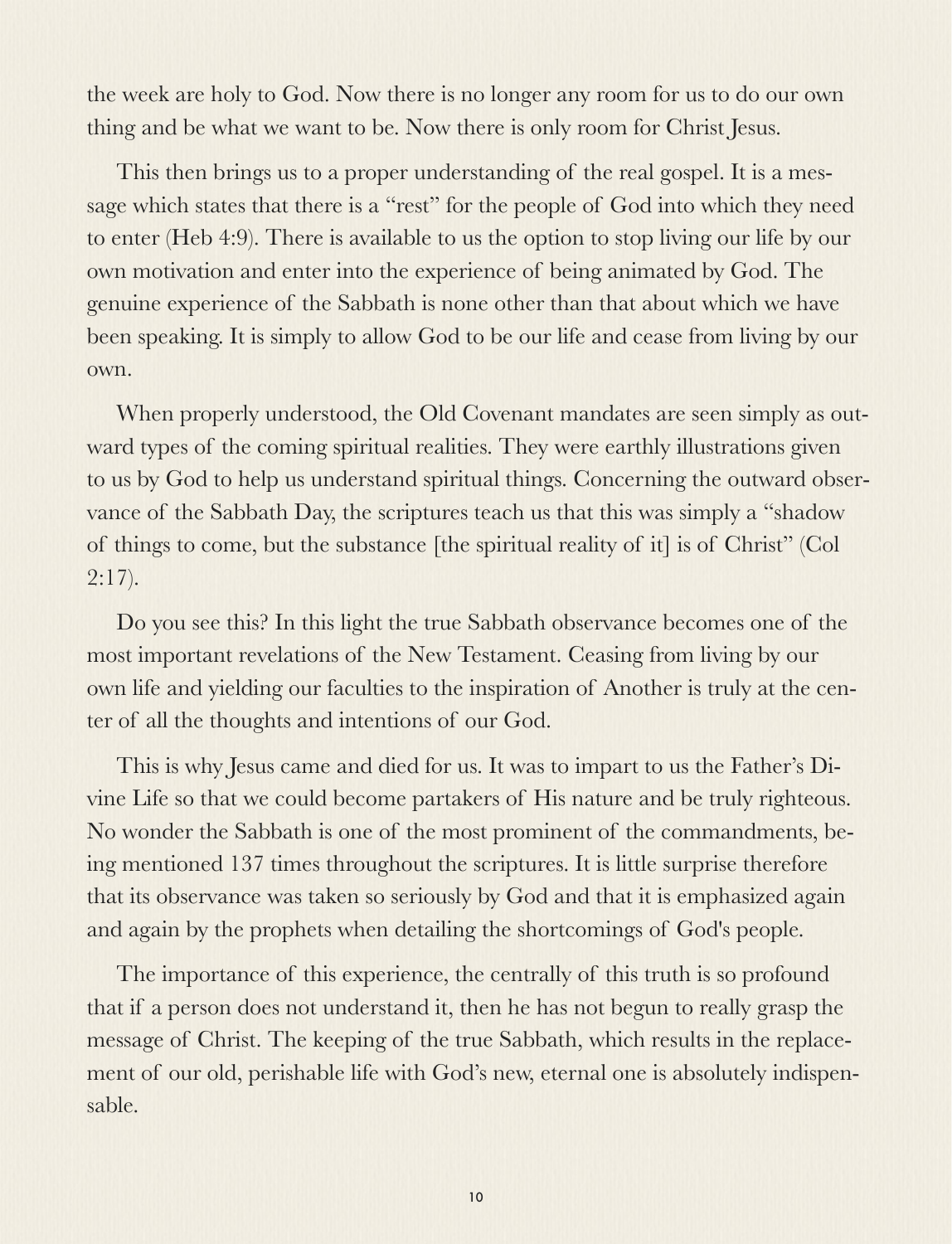Do you keep the Sabbath Day? No, I don't mean to ask whether or not you hold a job or work in your garden on Sunday. Neither am I interested in any fruitless discussions about whether Saturday or Sunday is the proper time for worship. These things belong to another realm entirely. If you are caught up in them, it is proof that you have already missed the spiritual reality about which we have been speaking.

Paul, the apostle, was fearful of this very thing when he said to the Galatian believers, "But now after you have known God, or rather are known by God, how is it that you turn again to the weak and beggarly elements, to which you desire again to be in bondage? You observe days and months and seasons and years. I am afraid for you, lest I have labored for you in vain" (Gal 4:9-11).

He was concerned that his hearers had only grasped the superficial appearance of the scriptures and completely overlooked the real message. His apprehension was that in keeping an earthly Sabbath ordinance, they were demonstrating that they had not understood its true meaning.

He understood that the Old Testament Law was weak, because it only operated through the efforts of the old man, the flesh (Rm 8:3). He also knew that it was only the divine life of God which could really fulfill (not keep) the Sabbath requirements

This then dear brothers and sisters is our present consideration. Are we entering into the true Sabbath day experience? Are we truly stopping our own activities and entering into the rest of God? Are we living by our own life, or allowing the Life of Another to dominate and control us? Who is our daily motivation? Whom are we expressing day by day?

Jesus is coming soon. Only those who have loved the Sabbath will be ready. Hear the promise of God!

"If you turn away . . . from doing your pleasure on My holy day, and call the Sabbath a delight, the holy day of the Lord honorable, And shall honor Him, not doing your own ways, nor finding your own pleasure, nor speaking your own words. Then you shall delight yourself in the Lord; and I will cause you to ride on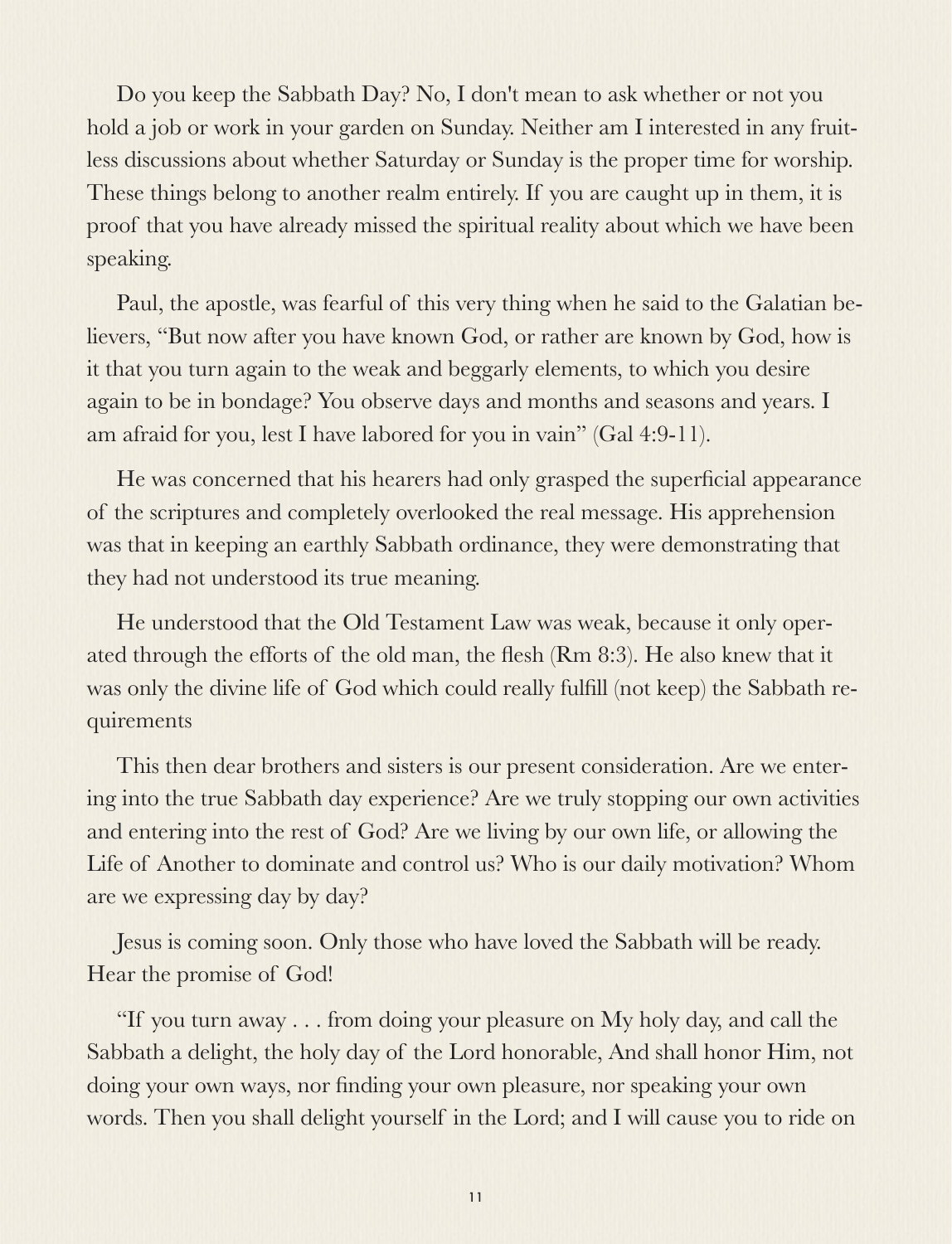the high hills of the earth, and feed you with the heritage of Jacob your father. The mouth of the Lord has spoken" (Is 58:13,14).

#### ARE THERE ANY CONSEQUENCES?

We have been discussing the sublime possibility of living by another Life. But why is this so essential both to us and to God? The important truth is that the old life with the old nature which we inherited from Adam is under God's judgment. Just as breaking the Old Covenant Sabbath produced consequences, still today there are serious repercussions for us when we do not enter into the Sabbath rest.

When Adam and Eve first sinned, they were condemned by the judgment which God had already pronounced: He said, "For in the day you eat the fruit of it, you shall surely die" (Gen 2:17). Through their sin, this sentence of death has passed upon all men in the human race (Rm 5:12).

Now some may believe that, through Jesus, this judgment, along with all the rest of the Old Testament judgments, have somehow been annulled. They imagine that, since we have believed in Christ, we are no longer subject to this sentence.

However, this is not quite the case. Our old life which we inherited from Adam must surely die. We read: "For as in Adam all die" (I Cor 15:22).

The reason that this sentence must be carried out is that our old life produces sin. By nature we are sinful. Meditate upon the following question for a few minutes. How many sins were necessary to destroy God's earthly creation? Just one.

Perhaps to us this sin does not seem to be of great consequence. Eve did not fall by committing fornication. She did not murder someone or steal. She simply was self-willed and disobedient. Yet this one sin destroyed everything that God had made.

Now with this in mind, let us reason together. How many sins would be necessary to destroy the new creation which God will make? Also only one. Therefore,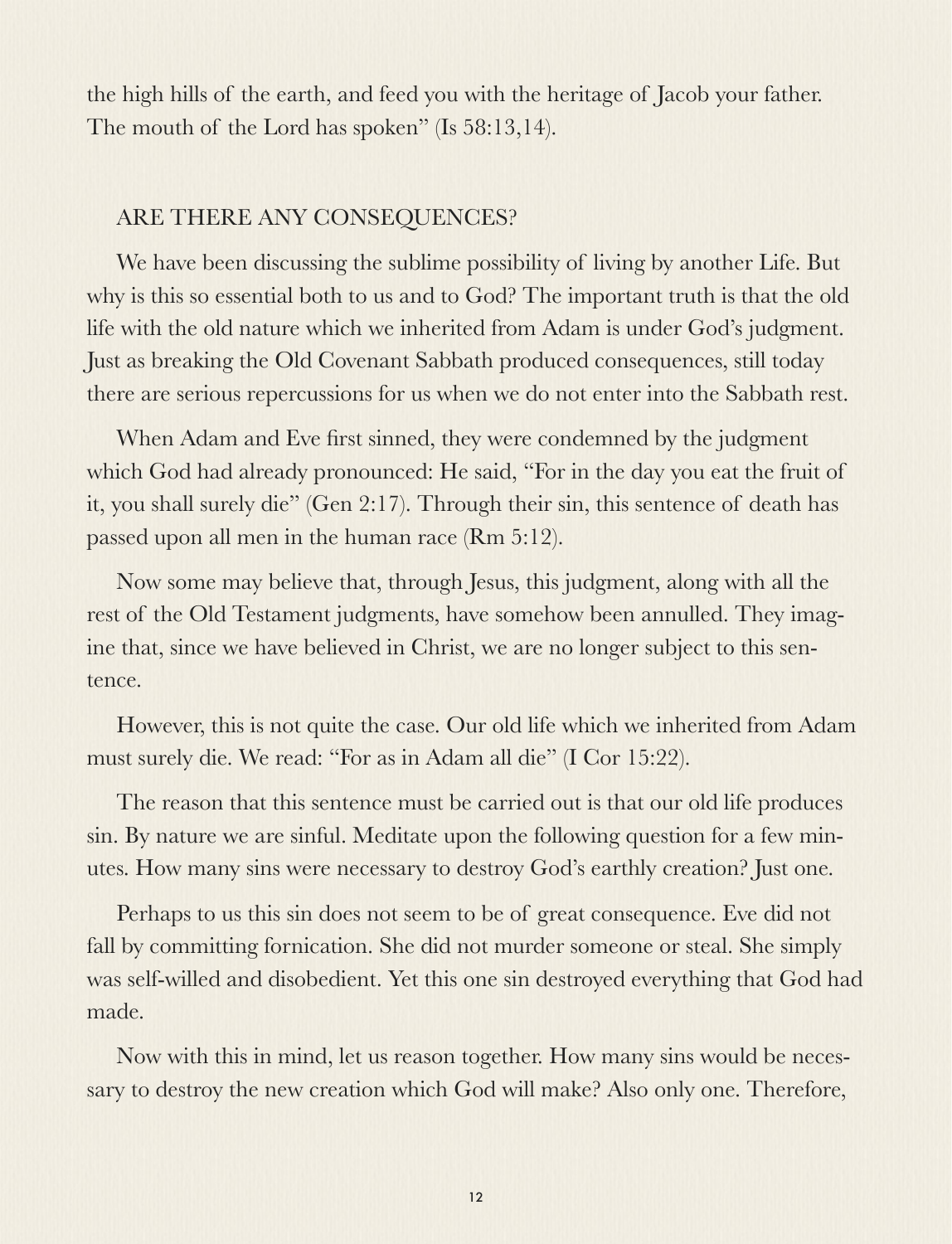if God allows sinful beings to enter, surely they will sin again. Sooner or later, intentionally or unintentionally, they would sin.

The only solution is not to allow any sinners in. To eliminate any possibility of sin entering the new creation, all the sinners must die. They must be terminated. In their place, God is substituting a new race – the children of God. These new creatures are "not of this world." They have a heavenly Father, a new birth and a new life which does not sin (I Jn 3:6). These are the only ones who will be allowed to enter into God's new creation.

Our Father's plan is to fill us with His life and nature. But in order for this to happen, "we" must die. The sinful creature which we are by nature must be destroyed. Our old self-life must actually be put to death through the action of the Holy Spirit (Rm 8:13). Our "self" must be crucified.

Then, the new Divine life which He has given us will grow up to replace what we are. No, we do not escape death by believing in Jesus, we pass through it. In Christ, we can die and yet live (Jn 11:25). We can actually experience the death of Jesus working in us so that His life can be manifested (II Cor 4:10).

The necessity for us to die should not be foreign to our understanding of the gospel. One of the main tenets of our faith is baptism. After we believe, we should be baptized. But what does it mean? It means that we are "baptized into His death" (Rm 6:3). It is a symbol of drowning or dying.

When we are baptized, we are declaring publicly that we recognize that we are sinful and that as a consequence of our sinful condition, we are ready and willing to die.

Our immersion in water is an action which testifies to our willingness to enter into death and our faith in the resurrection power of Jesus. If you have been baptized without this most basic understanding, then you have missed the message of the cross of Christ.

It is on the cross that a life exchange was and can be made. There we can trade all that we are for all that He is. It is as we "carry the cross" that the death of Jesus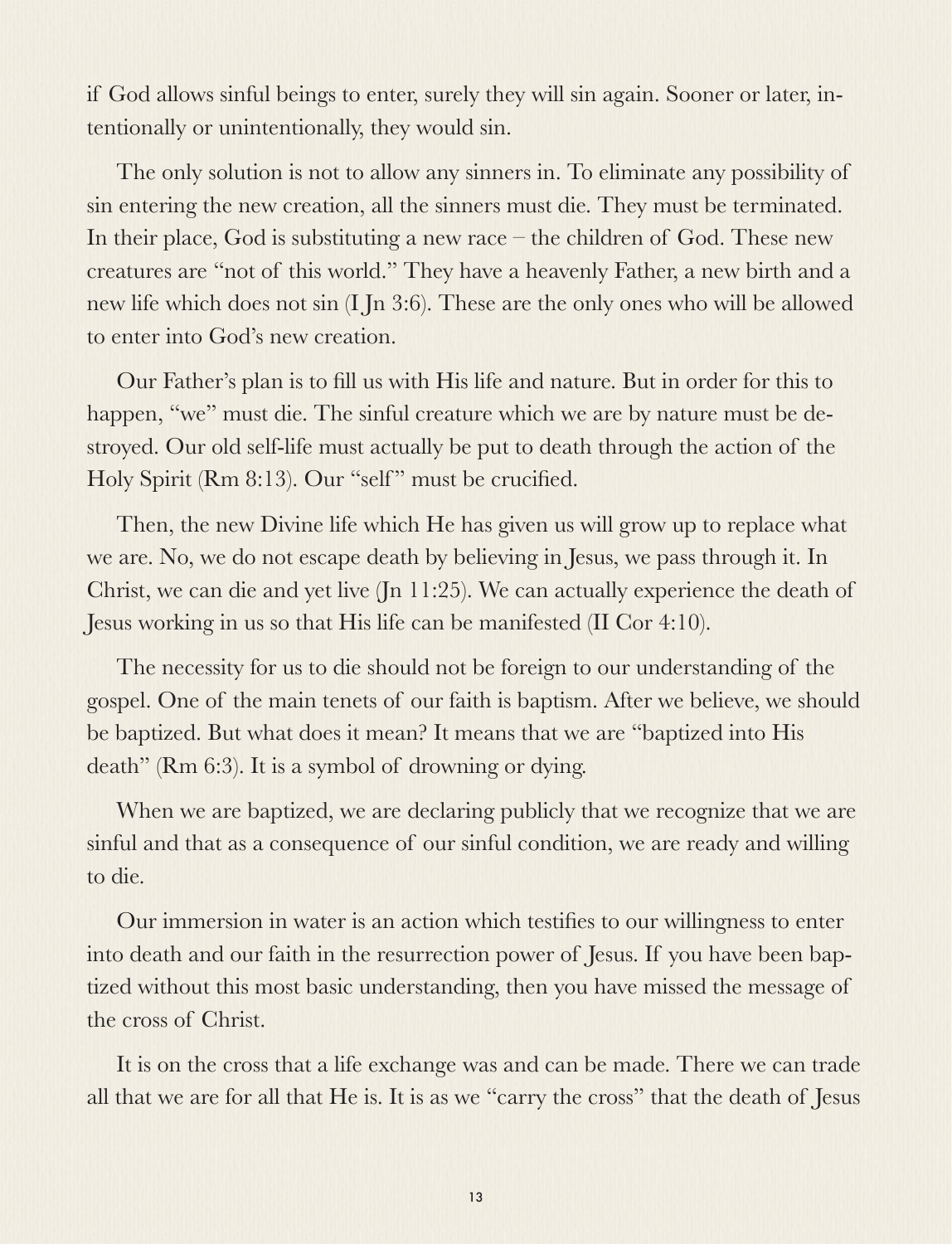is actually applied to our being. After this, the resurrection of Christ also becomes our experience.

As believers, we are not supposed to be engaged in an effort to reform the old man. We are not called to a course of retraining, restraining or re-education. No, the old man must simply die. In its place, we can receive a new Life which will become a substitute for the defective life which we received from Adam.

Our old life, which is under God's judgment, will sooner or later be eliminated. It has to go. It is unalterably contaminated with sin. Therefore, we have before us two options.

One is that we can hang onto our own life, avoiding the cross and obedience to Jesus and lose our Adamic life when He comes. The other is that we can lay down our own life today and be filled instead with an eternal, indestructible life which is destined for glory.

Do I mean to say that what remains of our old life will be destroyed when Jesus comes? Yes, that is certainly the case. Jesus promises us clearly and repeatedly that "...he who saves his life, will lose it" (Mt 10:39, 16:25; Mk 8:35; Lk 9:24, Lk 17:33; Jn 12:25). The word "life" here is PSUCHÊ in Greek and refers to our "soul-life" or our natural life.

Nothing could be clearer. From our Lord's own mouth, we have the sure witness that we will lose our old life. If we refuse to cooperate with the heavenly plan to exchange our life for His today, we will ultimately lose what we have and be left with little when He comes.

Unfortunately, many Christians are confused about this. They do not completely understand the "whole counsel" of God. They have only heard part of the gospel. Although they have heard about the new birth and forgiveness of sins, they have not understood the preaching of the cross and all that it entails. They have not perceived the urgent necessity to follow Christ, carrying the cross, in order to be free from what they are and obtain all that He is.

But to miss this truth is to miss out on most of what Jesus died for. To ignore the greater consequences of His salvation is to neglect something infinitely pre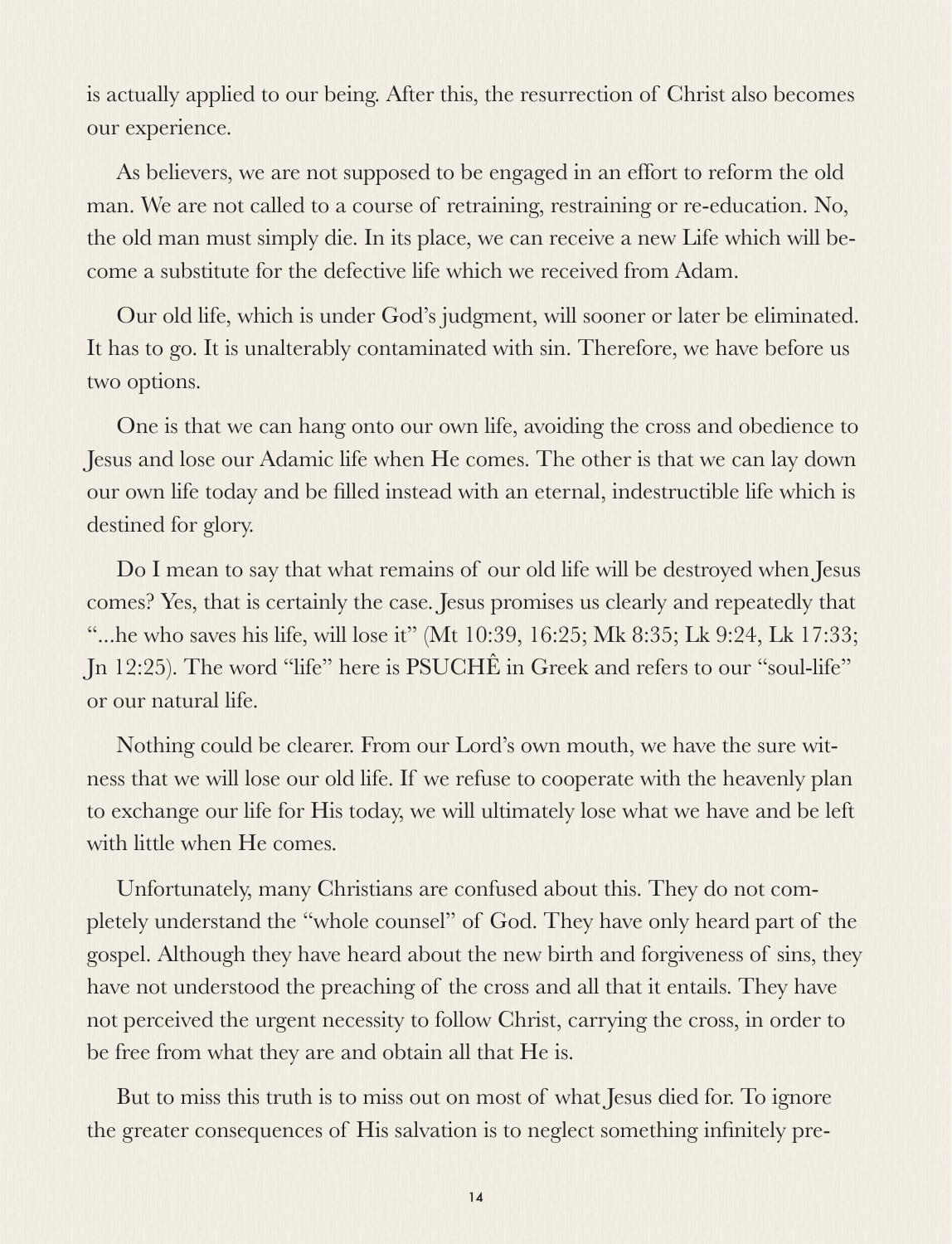cious which will be impossible to recover later. May God have mercy upon us to enlighten us to the fullness of His great plan.

#### THE CONSUMING FIRE

When we appear before the judgment seat of Christ, we are told that our works will be tested by fire. Not only this, but what we are will also be analyzed by this supernatural flame.

I Corinthians 3:15 reads: "If anyone's works are destroyed he himself shall be saved, yet so as through [the] fire." You see, we shall all stand before our God. According to the scriptures He "is a consuming fire" (Heb 12:29).

What will this fire consume? It will completely consume anything that is not of God's own life and nature. It will burn everything that is old, natural and sinful. Only the new supernatural life will be able to survive this test. Just as Jesus promised, if we "save" our own life we will lose it. There is absolutely no possibility for it to survive and enter into the new creation.

#### BREAKING TODAY'S SABBATH

You see, breaking today's Sabbath rest will also result in severe judgment, just as breaking the Old Testament Sabbath did. But this judgment is yet in the future.

When we fail to enter into God's rest, ie. ceasing from our own living, there will be future, inescapable consequences. We will suffer irrecoverable loss of our own soul. It will be consumed by His burning presence.

Perhaps some will argue against these foregoing assertions by "claiming the blood of Jesus." Perhaps they will insist that since we are forgiven, there can be no further consequences. What these dear brothers and sisters fail to understand is the purpose of forgiveness.

It is not to preserve the old man. God's eternal purpose is to fill us with His life and nature. Our Father forgives us so that He can give us His new life. And it is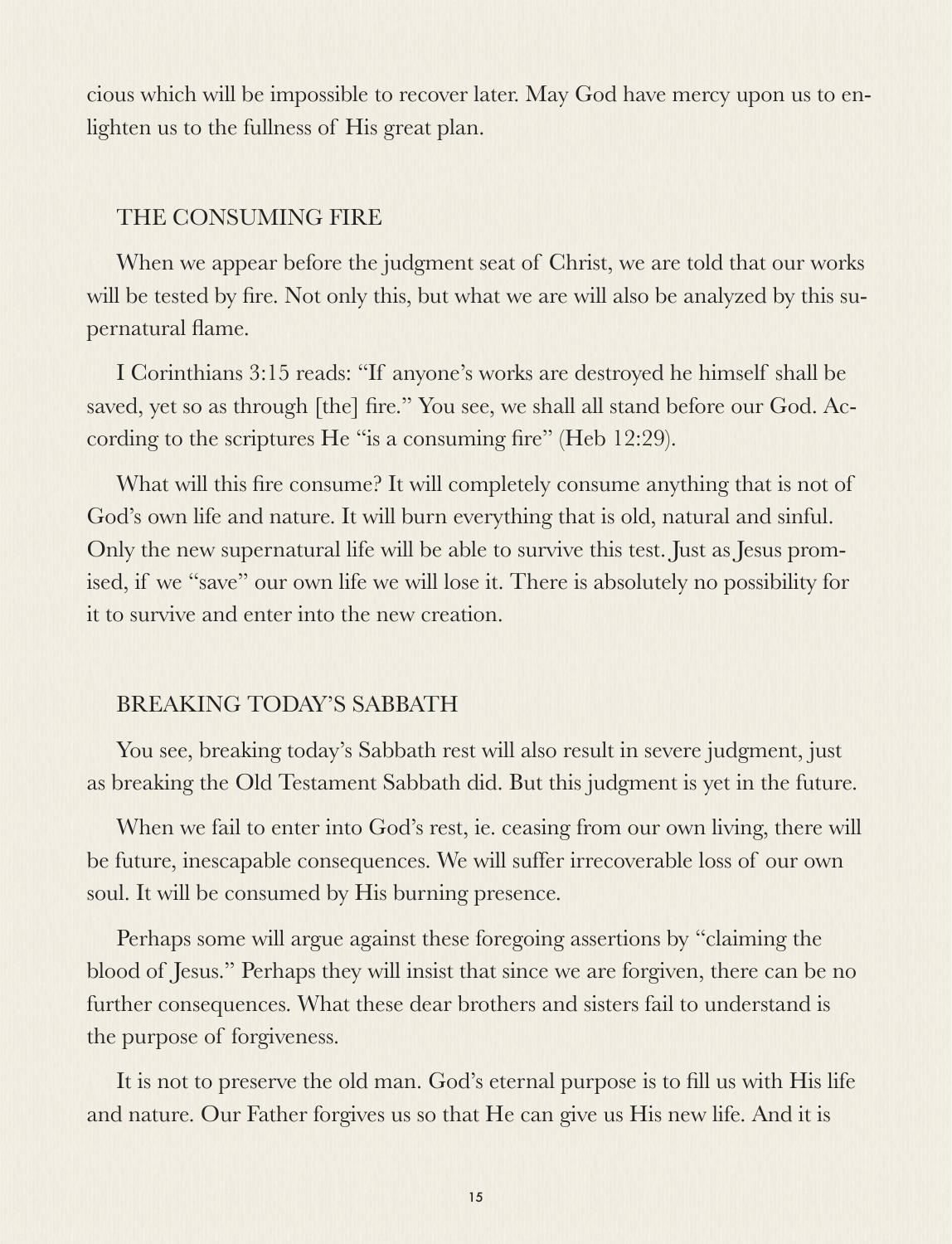His plan that this new life should fill and dominate us completely. Forgiveness was not given to let the old sinful man off the hook.

Instead it was to open up the way for us to have intimate fellowship with God. It is through such fellowship that He provides a way of escape, so that we can be free from self and sin today and avoid judgment tomorrow.

With all this in mind, let us return again to our discussion of the Sabbath rest. In the heart and mind of God, this rest is an extremely important issue. The end of ourselves and the exchange of our life for His is a very sobering matter with eternal consequences.

Hebrews 4:1 reads: "Therefore, since a promise remains of entering His rest, let us fear lest any of you seem to have come short of it." Here we learn that, indeed, there is something to "fear." This fear is exactly what we have been speaking about.

The experience of ceasing to live for ourselves and by our own life is not just something for "advanced" or "spiritual" Christians. God's expectation is that all of us would experience the Sabbath rest.

This "rest" is so total, so complete, that it resembles death. When a person is no longer speaking their own words or seeking their own pleasure, they must be dead. This is actually what the New Testament Sabbath means. It is rest so complete that it means the end of ourselves. It signifies the death of our old "soul life." Interestingly, when a person has died and is buried, we say that they were "laid to rest."

Just as with the other commandments, the Sabbath commandment has also been elevated by Jesus. No longer is it sufficient simply to stop working a little on one day every week. Today, there is no room for "self" at all. We too must be "laid to rest."

It is only by experiencing this death that we can know what the word resurrection means. It is only through the cross that we can genuinely walk in "newness of life" (Rm 6:4) being filled to overflowing with the life and nature of Jesus Christ.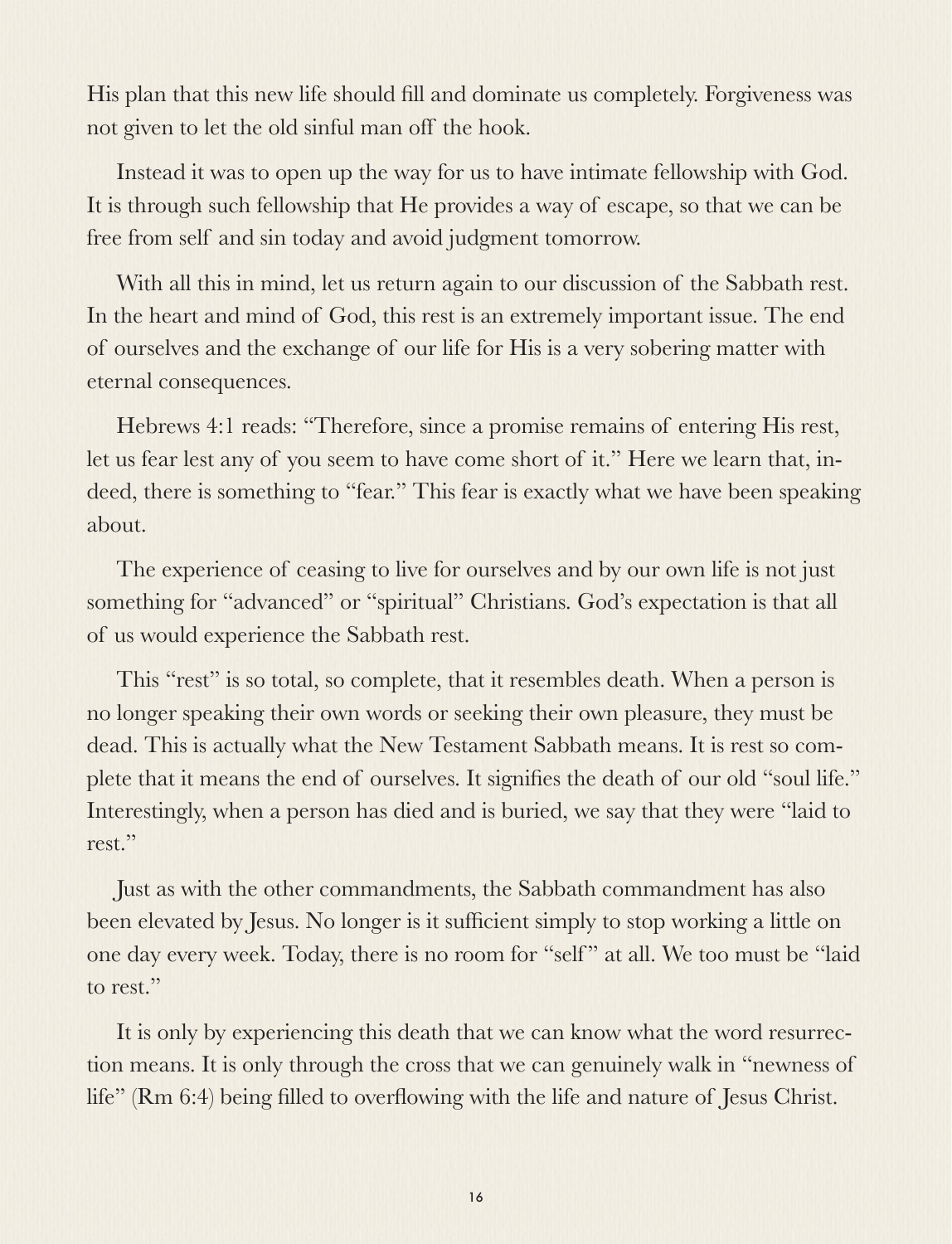But what about you? Are you using your time prudently to enter into all that God has purchased for you? Are you, as a wise and faithful servant, experiencing the true rest of God every day? Are you growing up into the full salvation of Jesus Christ? Or are you taking advantage of God's goodness and grace?

Are you simply living for yourself and by your own life, seeking your own pleasure and speaking your own words? Is the blood of Jesus precious to you or do you or do you imagine it to be some easy way to escape the punishment you deserve for the lifestyle you are living?

I believe it was Jim Elliot who once said: "He is no fool who gives up what he cannot keep to gain what he cannot lose." What we cannot keep is our old, natural life. What we cannot lose is God's divine life with which we wants to fill us.

Dear friends and brothers, let us all take a moment and examine our hearts seriously. Someday soon we will appear before His judgment seat. Wise and faithful servants will make themselves ready for His coming.

### By David W. Dyer

This pamphlet is also included in the book "Seeds" and is available free of charge along with many other writings on the website [www.agrainofwheat.com](http://www.agrainofwheat.com)

Other books by this same author listed on the next page: